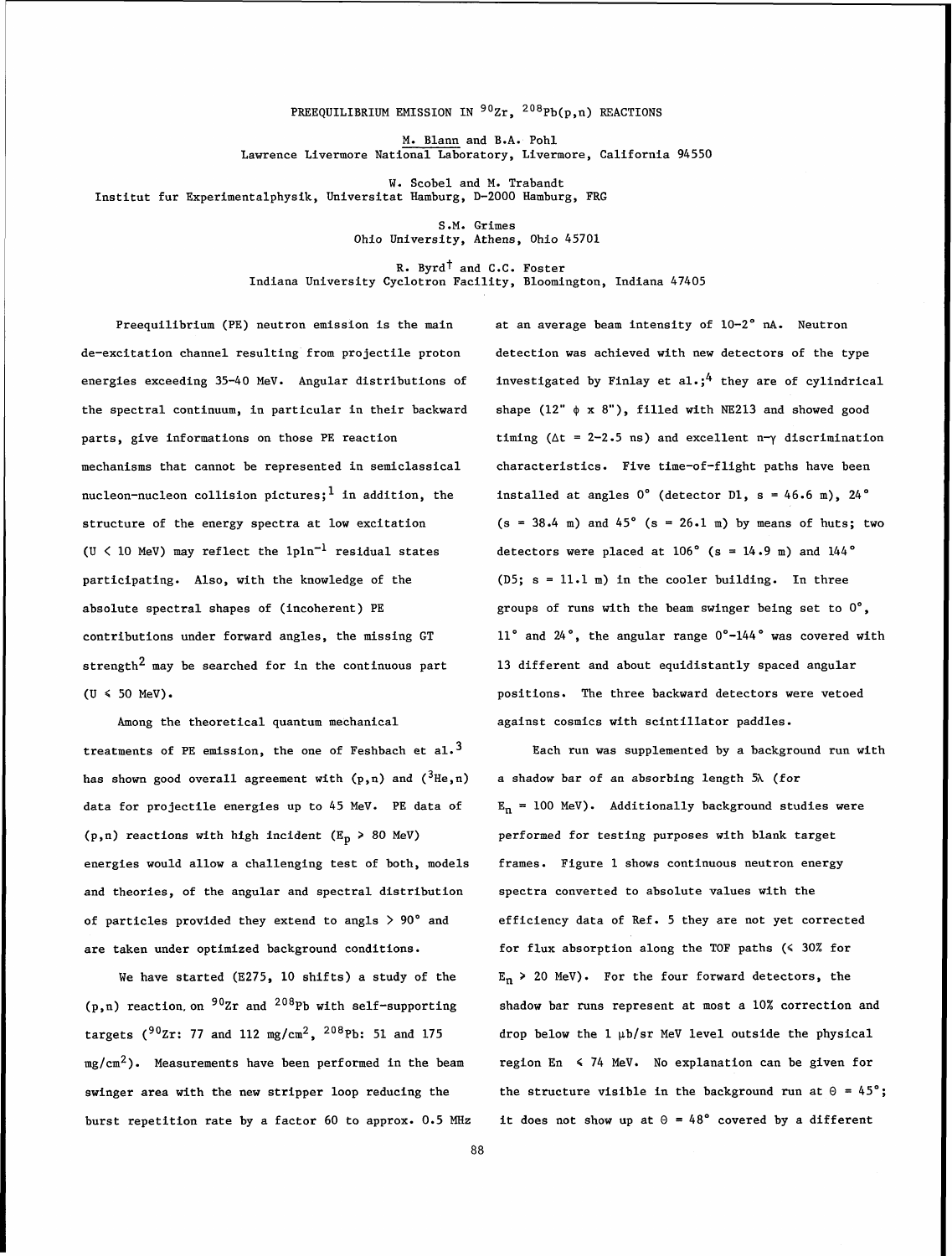

Figure 1. Laboratory energy spectra of neutrons from  $90$ Zr(p,xn) obtained without (solid lines) and with (dashed) shadow bars and the 0° beam swinger setting.

beam swinger setting and detector. The differences between each two spectra in the unphysical region indicate that the shadow bars were either oversized in diameter or placed too close to the detectors. Altogether, however, the background conditions for these detectors give rise to the hope that reliable effect spectra can be obtained down to the  $1-10$   $\mu$ b/sr MeV level.

The situation is different for the most backward detector ( $\theta = 144^{\circ}$  in Fig. 1); this one is fairly close to the upstream beam line and suffers from a high background compared to a low neutron yield coming directly from the target. Here, additional individual detector shielding is mandatory.

A selection of resulting energy spectra is given in Fig. 2. It shows the smooth transition from hard and almost isotropic spectra at very forward angles, with well resolved transitions to low lying states and resonances (detector D1,  $\theta = 0^{\circ}$  and 11°), to much softer ones observed in the backward hemisphere. The g.s. transition from  $90zr$ ,  $208Pb$  as well as from the



Figure 2. Resulting neutron energy spectra after subtraction of background. Please note scaling for  $\Theta_{1ab} = 0^{\circ}$ , 11°, 144<sup>°</sup>.